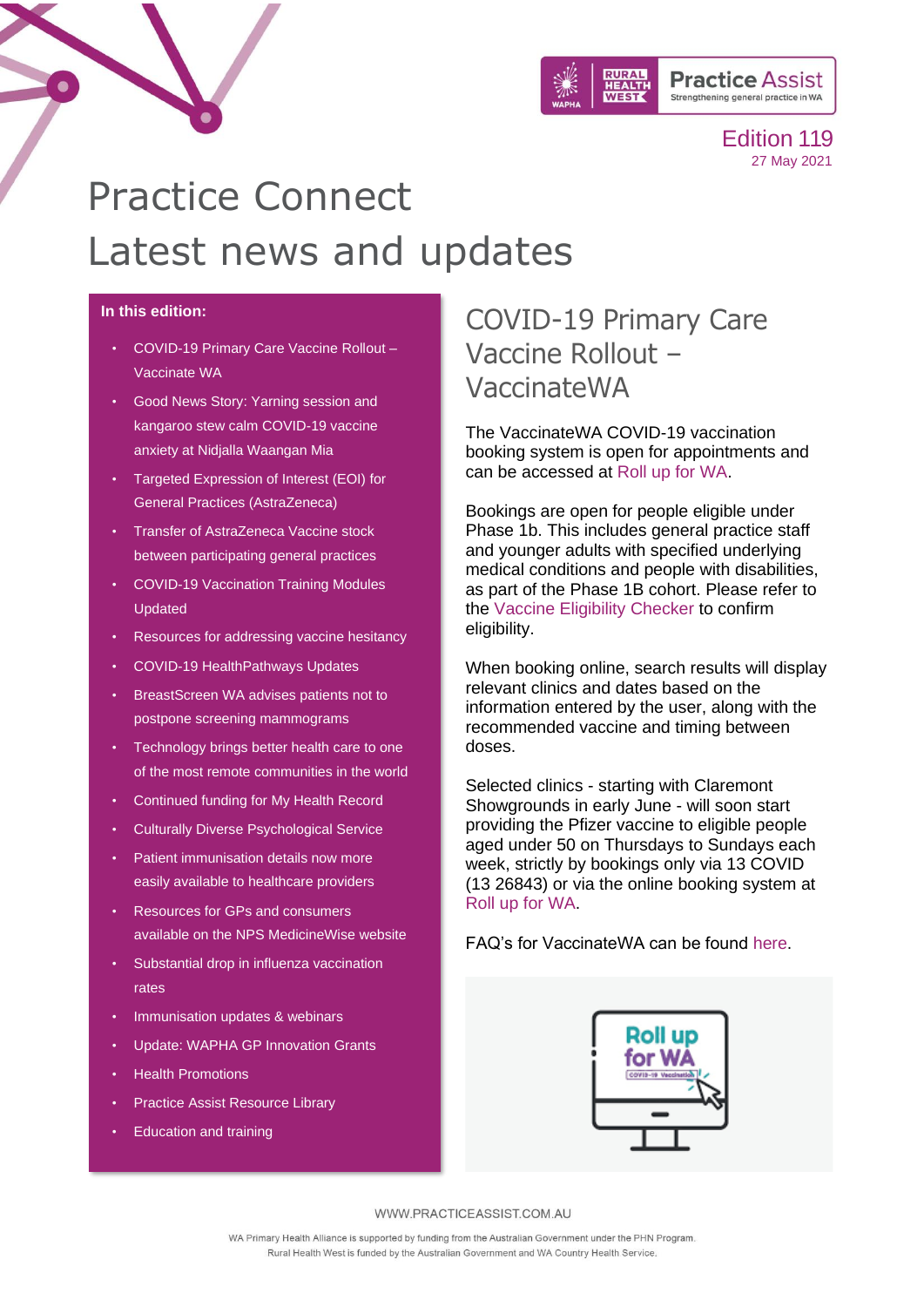



# <span id="page-1-0"></span>Good News Story: Yarning session and kangaroo stew calm COVID-19 vaccine anxiety at Nidjalla Waangan Mia

A yarning session and some kangaroo stew provided the perfect relaxed surroundings to discuss concerns about the COVID-19 vaccine with clients at Nidjalla Waangan Mia on May 12.

WA Primary Health Alliance joined forces with practice staff, two service providers and wellknown local Dr William Walker at Nidjalla Waanga Mia to host the yarning session.

Thirty Aboriginal community members from Kwinana and from around the Peel region gathered to ask questions and voice their concerns about the COVID-19 vaccine rollout.

"How many people in the room have had a blood clot?" Dr Walker asked at the beginning of the session.



Local Elder George Walley and Dr William Walker attend the Nidjalla Waangan Mia session



Attendees receive COVID vaccine advice at the recent Nidjalla Waangan Mia session

Seven attendees raised their hands. Dr Walker then asked how many had developed a clot following their COVID-19 vaccination – none had.

Dr Walker used this example to explain to the group how statistically unlikely it is to get a blood clot from the COVID-19 AstraZeneca vaccination.

Among the group were several clients who had real concerns about the risk of getting a blood clot from the vaccine.

Following the session four clients - fears allayed immediately booked to have the vaccine that day. Previously, three of them had refused to have the COVID-19 vaccine.

The session was followed by lunch – including warm kangaroo stew and damper.

The attendees from Kwinana also asked for a follow up yarning session for elders who couldn't attend.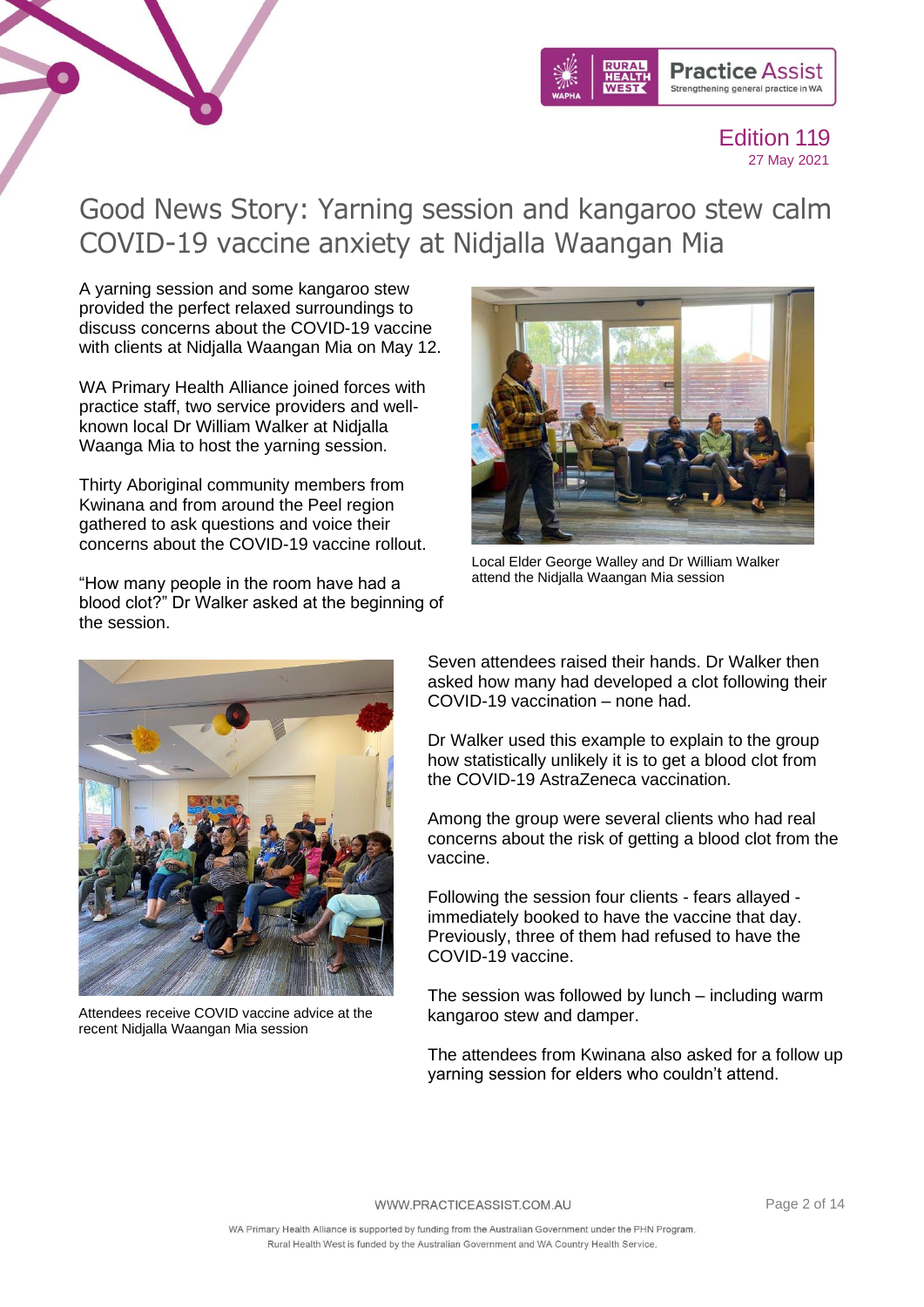



# <span id="page-2-0"></span>Targeted Expression of Interest (EOI) for General Practices (AstraZeneca)

Following the successful onboarding of more than 4,600 primary care vaccination sites between March and April 2021 (including 4,400 general practices), the Commonwealth is further expanding participation in the COVID-19 Vaccination Program through general practices to up to 900 additional sites. The focus of this targeted EOI is for general practices to indicate their interest in joining the COVID-19 Vaccination.

#### **Practices already participating in the COVID-19 Vaccine Roll-out do not need to apply through this EOI**.

### **WAPHA will be sending a special communication today to all general practices.**

For more information for general practices click [here.](https://www.practiceassist.com.au/Coronavirus-COVID19/Coronavirus-COVID19-Vaccine-Rollout-Information)

### <span id="page-2-1"></span>Transfer of AstraZeneca Vaccine stock between participating general practices

Practices can now transport AstraZeneca vaccine stock between participating sites, as outlined in the attached policy. Transfers are the responsibility of the sites to manage (e.g. maintain cold- chain, etc.) and must be captured within the weekly Stock Management Report in CVAS (due 9pm Fridays).

The Stock Management Report is currently being updated to allow this and is expected to be updated this week. An email will be sent from CVAS to all participating sites informing them when the update to the report goes live.

For information about this, please refer general practices to [The National Vaccine Storage](https://www.health.gov.au/resources/publications/national-vaccine-storage-guidelines-strive-for-5) [Guidelines](https://www.health.gov.au/resources/publications/national-vaccine-storage-guidelines-strive-for-5)  (Strive for 5) for information and advice on vaccine storage, including transportation. Sites should ensure all appropriate requirements for transport are met.

For more information read the Australian Government Department of Health [Transfer of COVID-19](https://www.practiceassist.com.au/PracticeAssist/media/Coronavirus-(COVID-19)/Transfer-of-AZ-between-sites-21-May-2021.pdf)  [AstraZeneca vaccines between participating primary care vaccination sites](https://www.practiceassist.com.au/PracticeAssist/media/Coronavirus-(COVID-19)/Transfer-of-AZ-between-sites-21-May-2021.pdf) fact sheet.

### <span id="page-2-2"></span>COVID-19 Vaccination Training Modules Updated

Updates have occurred to the COVID-19 vaccination training program on Friday 14th May. Module progress and completion have not been affected. You are expected to login and view the new information. A summary of the updates can be found in the announcement forum. All changes within the modules are identified by 'NEW' in red. You can log-in to the training modules [here.](https://covid19vaccinationtraining.org.au/login/index.php)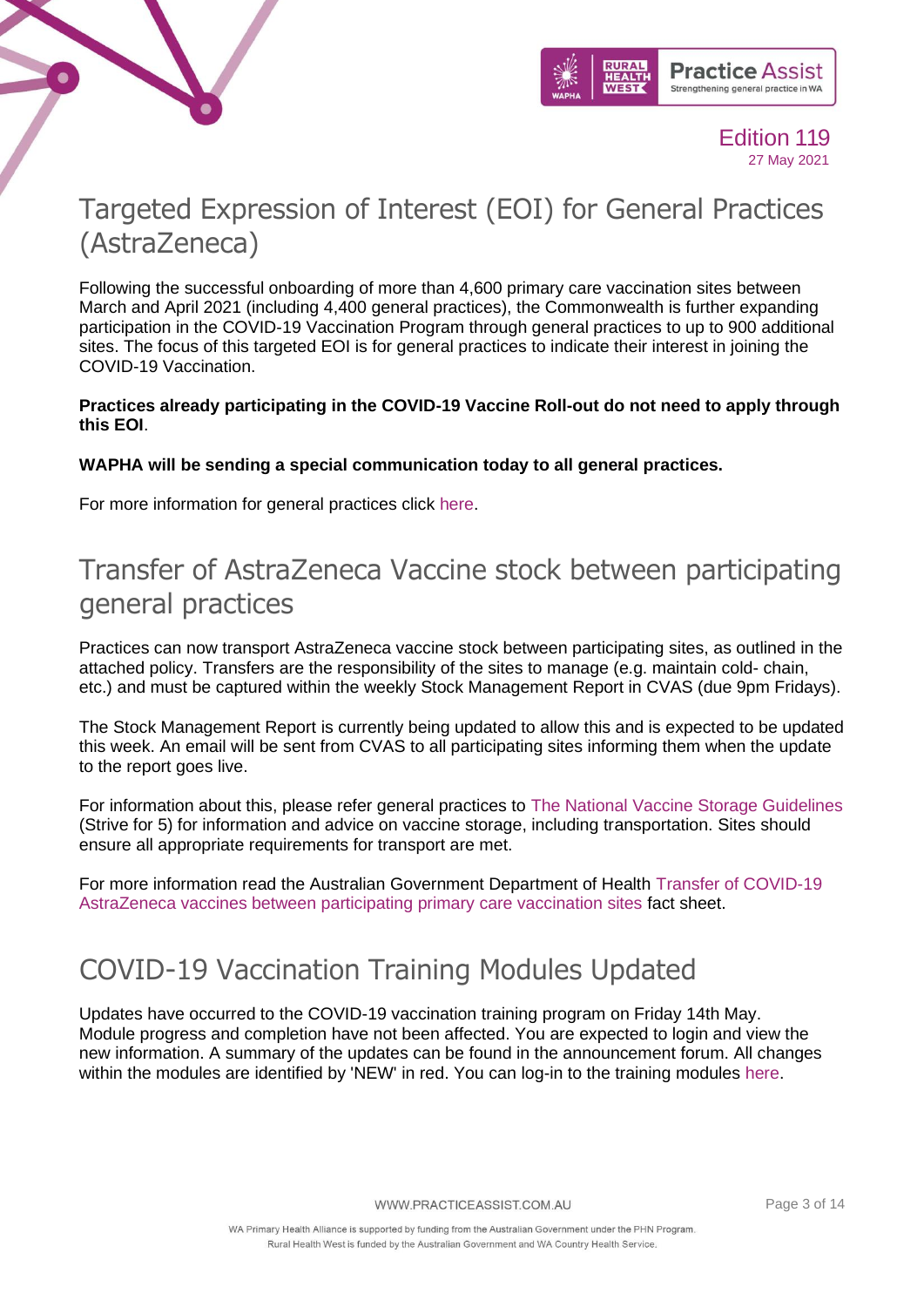



# <span id="page-3-0"></span>Resources for addressing vaccine hesitancy

Australian Government Department of Health has provided a downloadable [Talking to Patients about](https://www.health.gov.au/resources/publications/talking-to-patients-about-astrazeneca-vaccine)  [AstraZeneca Vaccine fact-sheet](https://www.health.gov.au/resources/publications/talking-to-patients-about-astrazeneca-vaccine) for GPs to address vaccine hesitancy. These talking points include:

- AstraZeneca vaccine effectiveness
- **The low risk of thrombosis with thrombocytopenia occurring following the AstraZeneca** vaccine.

The Department has also worked in partnership with the Australian Academy of Science to prepare The science of immunisation: questions and answers [booklet.](https://www.science.org.au/education/immunisation-climate-change-genetic-modification/science-immunisation#science-immunisation) The website also features a series of [short videos and in-depth articles](https://www.science.org.au/education/immunisation-climate-change-genetic-modification/science-immunisation#exploremore) countering vaccine hesitancy.

# <span id="page-3-1"></span>COVID-19 HealthPathways Updates

The following content updates have now been published on the HealthPathways site:

#### **[COVID-19 Assessment and Management](https://linkprotect.cudasvc.com/url?a=https%3a%2f%2fwapha.us11.list-manage.com%2ftrack%2fclick%3fu%3dc973db7b85e56f4c3d0eaacee%26id%3d274713238d%26e%3d02c79a9d9f&c=E,1,pM2ZLjKR0g841h9OVx0JSNGfrLaXTr8feMdJUTWpweZjnSr-McnpRZ8T4ZJDPmu8S9CEHxY9T9Y5Qx2W-hUJU2hGDk8s1Sh5XYARTvtTI2ev1s0rqpkE&typo=1)[:](https://linkprotect.cudasvc.com/url?a=https%3a%2f%2fwapha.us11.list-manage.com%2ftrack%2fclick%3fu%3dc973db7b85e56f4c3d0eaacee%26id%3dfce42e5898%26e%3d02c79a9d9f&c=E,1,-NgMFMKNpdC9ANVwXLKYuL8eTGgyLtl-JCDiranD8Qw_ygJGMo_xHSaTgu_rieTXploFatDnDtIOPt0IMOcBdrPeeDxQO4lyI0iP2BYEQAqM6g,,&typo=1)**

▪ Updated Clinical Editor's note to include information around the easing of restrictions, testing, self-isolation and notification requirements

#### **[Influenza Immunisation:](https://linkprotect.cudasvc.com/url?a=https%3a%2f%2fwapha.us11.list-manage.com%2ftrack%2fclick%3fu%3dc973db7b85e56f4c3d0eaacee%26id%3d20a97e752b%26e%3d02c79a9d9f&c=E,1,ob4O0BhjgOd6Oepy47ip9ticZjNq8mvJmFsl3ZDMkd9qhx3Ylp9NnHmwaCl9ZA9x-leSZvjQLMXUtsAUyTdyRFrN89r_rlGiff6sXvMmGaSNsmwt8buDd6N8&typo=1)**

▪ Updated to reflect changes to the 2021 WA Influenza Immunisation Program.

#### **[Preparing for COVID-19 Vaccination:](https://linkprotect.cudasvc.com/url?a=https%3a%2f%2fwapha.us11.list-manage.com%2ftrack%2fclick%3fu%3dc973db7b85e56f4c3d0eaacee%26id%3ddc3244dd4d%26e%3d02c79a9d9f&c=E,1,Cp0gUweF0eOmLg9T6irTkBdcFaxmt-afBvtrl-Nn4XnfuBKxelcqOCSC5Bs0wEsqnxcg85euudI8uMgv3h_gjbhA7GfCOUk2_vfKUfdYtbcsnIZaGd54t9vgzg,,&typo=1)**

- **Updated Clinical Editor's note to include vaccine shared decision -making resources:** 
	- o Weighing Up Potential Benefits Against Risk of Harm from COVID-19 AstraZeneca Vaccine
	- o AstraZeneca Vaccine Decision Aid

#### **Newly Localised Pathways**

■ [Perinatal Mental Health Advice](https://wa.communityhealthpathways.org/335271.htm)

#### **Recently Reviewed Pathways**

- **Example 1** [Fraudulent Access to Medicines](https://wa.communityhealthpathways.org/35451.htm)
- **[Practical Prescribing Guide](https://wa.communityhealthpathways.org/25286.htm)**
- [Perinatal Mental Health](https://wa.communityhealthpathways.org/24570.htm)



To access HealthPathways please email the HealthPathways team at [healthpathways@wapha.org.au](mailto:healthpathways@wapha.org.au)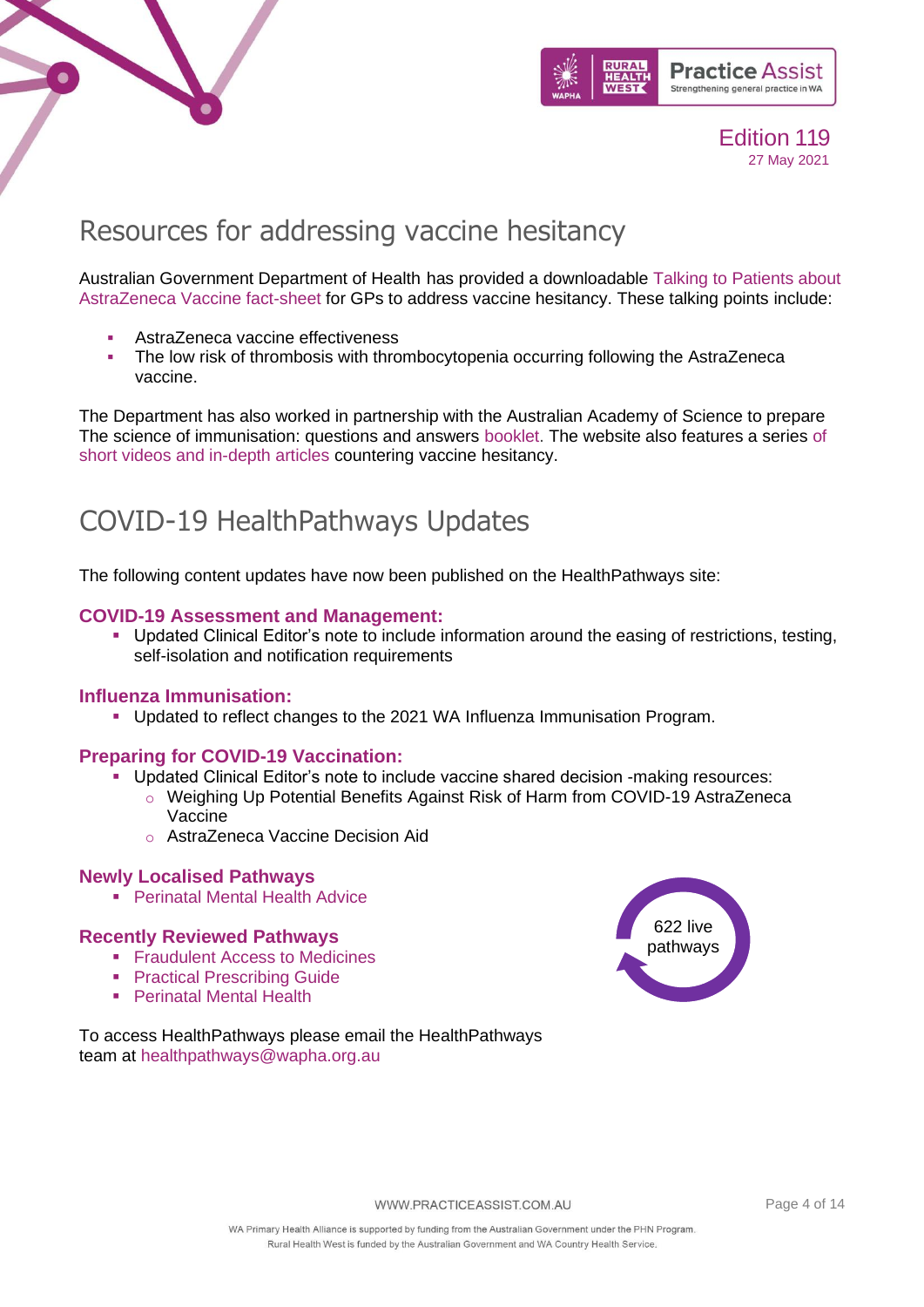



## <span id="page-4-0"></span>BreastScreen WA advises patients not to postpone screening mammograms

BreastScreen WA does not recommend that women delay or reschedule their breast cancer screening mammogram appointments.

The organisation said there is no evidence that COVID-19 or the COVID-19 vaccinations have any adverse effect on the breast tissue. Some recently published medical studies have reported a small incidence of mild lymph gland swelling in the axilla on the side of the inoculation for up to 6 weeks after the vaccination.

BreastScreen WA is asking patients questions about the date, what arm they received the vaccination in and the brand of COVID-19 inoculation, so the consultant radiologist has this information when they interpret the patient's mammogram images.

If you have any queries about this matter, please contact BreastScreen WA's Liaison GP [here.](mailto:eric.khong@health.wa.gov.au)

### <span id="page-4-1"></span>Culturally Diverse Psychological Service

The Culturally Diverse Psychological Service (CDPS) provides structured psychological treatment services for individuals (and their families) from a culturally and linguistically diverse (CALD) background with, or at risk of, mental disorders.

The **Primary focus** of this service is the provision of psychological treatment for mild to moderate mental health conditions, with a **secondary focus** on the provision of short-term psychological interventions for people with severe mental illness to access appropriate services.

### **Service Details for Referring Practitioners**

Clients can receive short-term (up to 10 sessions) culturally appropriate and evidence-based psychological intervention. Interpreters can be requested as needed. The service is accessible throughout the Perth metro area and does not incur a fee.

Clients need a general practitioner (GP) referral (preferably with a mental health treatment plan) to access the service.

Psychiatrists and Pediatricians can also refer.

### **Further information & contact details**

For further information on this service



please visit the [Life Without Barriers](https://www.lwb.org.au/services/mental-health/culturally-diverse-psychological-service/) website or view the [Service Details for Medical and Allied](https://www.practiceassist.com.au/PracticeAssist/media/Practice-Connect/Culturally-Diverse-Psychological-Service-Brochure-Medical-professional-Dec-2020.pdf)  [Professionals](https://www.practiceassist.com.au/PracticeAssist/media/Practice-Connect/Culturally-Diverse-Psychological-Service-Brochure-Medical-professional-Dec-2020.pdf) brochure.

Alternatively the service can be contacted on 0418 724 549 or by using the: **Enquiry Email**: [CaldPsychService@lwb.org.au](mailto:CaldPsychService@lwb.org.au) or; **Referral Email**: [CaldPsychReferrals@lwb.org.au](mailto:CaldPsychReferrals@lwb.org.au)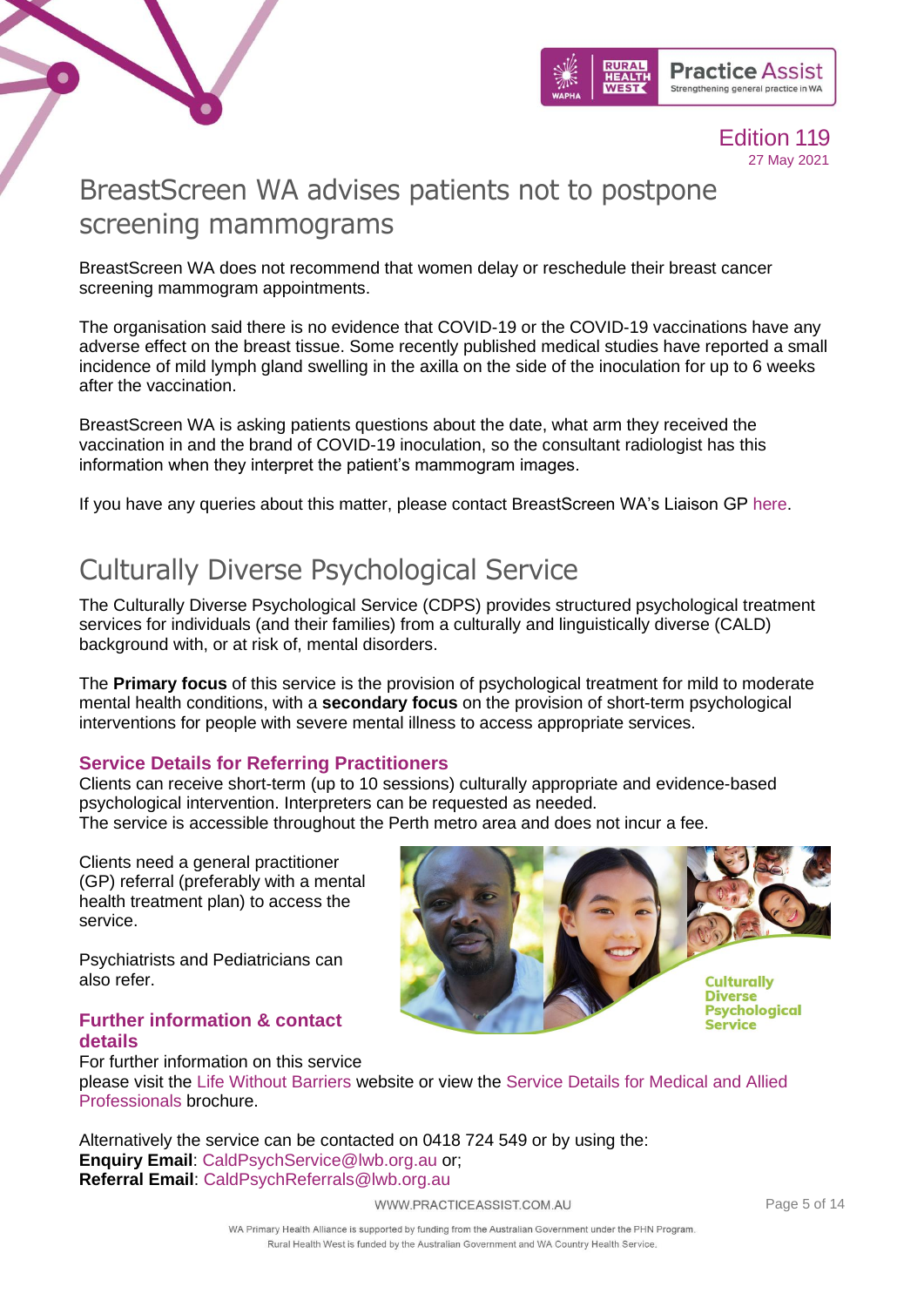



### Technology brings better health care to one of the most remote communities in the world

In one of the most remote communities in the world, the Aboriginal community of Tjuntjuntjara in Western Australia, telehealth and the use of My Health Record have transformed health care delivery.

<span id="page-5-0"></span>Tjuntjuntjara is 650km north east of Kalgoorlie in the Great Victoria Desert in Western Australia. There are about 160 people living at Tjuntjuntjara - they speak a southern variety of the Pitjantjatjara language and identify as belonging to a group of people known as Pilanguru, meaning 'from the spinifex plains.

With the advent of COVID-19 and the closure of the Western Australian border to the Kakarrara Wilurrara Health Alliance (KWHA) planes and health professionals from South Australia, there were no



Dr Jill Benson delivers telehealth to Tjuntjuntjara from her houseboat on the Murray River

doctors or allied health outreach professionals able to go to Tjuntjuntjara for more than ten months from March 2020 to January 2021.

This is when the digital health provided the answer. With telehealth the clinic is able to continue to

have a high level of health care for chronic conditions, preventive activities and mental health issues.

Australian Digital Health Agency CEO Amanda Cattermole said: "For *National Reconciliation Week 2021* we celebrate the success of Aboriginal community-controlled health care delivery in Australia."

In line with this year's theme *More than a word. Reconciliation takes action*, the Agency is promoting the benefits of digital technology to connect even the most isolated Aboriginal communities with first class health care.



Tjuntjuntjara from the air

Read the full story [here.](https://www.digitalhealth.gov.au/newsroom/media-releases/recent-media-releases/technology-brings-better-health-care-to-one-of-the-most-remote-communities-in-the-world)

### **Support with setting up Telehealth in your practice**

For further support with setting up telehealth in your practice, see the [Practice Assist page](https://www.practiceassist.com.au/Coronavirus-COVID19/COVID-19-Telehealth-Information) or contact [ehealth@wapha.org.au.](mailto:ehealth@wapha.org.au)

Additionally, the AMA have released the [10 Minimum Standards for Telemedicine,](https://www.practiceassist.com.au/PracticeAssist/media/Practice-Connect/10-Minimum-Standards-for-Telemedicine.pdf) a set of standards that can be used by practices to help ensure that practices are providing telehealth consultations safely and securely.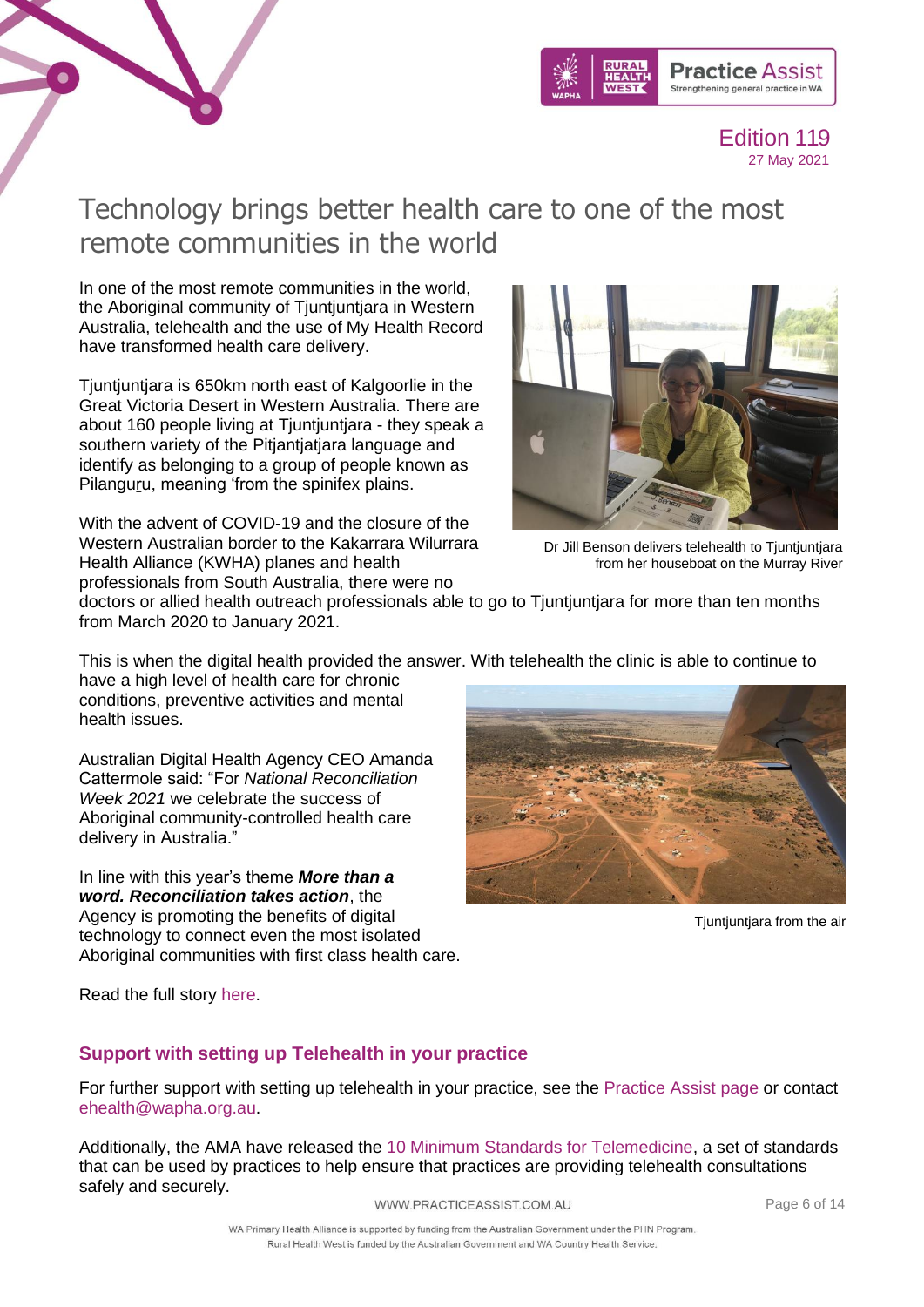



### <span id="page-6-0"></span>Patient immunisation details now more easily available to healthcare providers

Australian healthcare providers now have an improved and consolidated view of their patients' immunisation details through My Health Record.

This is important as the world continues to face the ongoing challenges of COVID-19 and shows how the national digital health system can support the response to both this and future pandemics.

Australian Digital Health Agency Chief Clinical Adviser, Dr Steve Hambleton, said the latest update to the system makes it much easier to see patient immunisation information.

Read the full media release [here.](https://www.practiceassist.com.au/PracticeAssist/media/Practice-Connect/133Y1810.pdf)

### <span id="page-6-1"></span>Resources for GPs and consumers available on the NPS MedicineWise website

Heart failure is a serious condition. Early diagnosis of heart failure and effective management keeps people out of hospital and helps them live better, longer lives.

- Heart failure affects 480,000 Australians and is associated with high rates of hospitalisation and mortality. Only 50% of people with heart failure are alive 5 years after diagnosis.
- **•** GPs are ideally placed to diagnose people with heart failure and provide effective treatments that reduce hospitalisations and save lives.
- An echocardiogram is the single most important investigation in heart failure to confirm the diagnosis and classify heart failure.
- ACE inhibitors, heart failure beta blockers and mineralocorticoid receptor antagonists (MRAs) have all been shown to improve patient prognosis.
- **•** People with heart failure can gain substantial benefit from education, self-management including action plans, and referrals such as multidisciplinary services and Home Medicines Reviews (HMRs).



The NPS MedicineWise Educational Visiting topic for GPs delivers content that supports GPs in the early diagnosis and classification of heart failure and provides clinical guidance on initiation and ongoing management of medicines.

The NPS MedicineWise website also provides a suite of materials that can help engage consumers in conversation and empower patients with self-management strategies.

Visit the NPS MedicineWise website [Focus on heart failure page](https://www.nps.org.au/professionals/heart-failure-taking-an-active-role) for more information.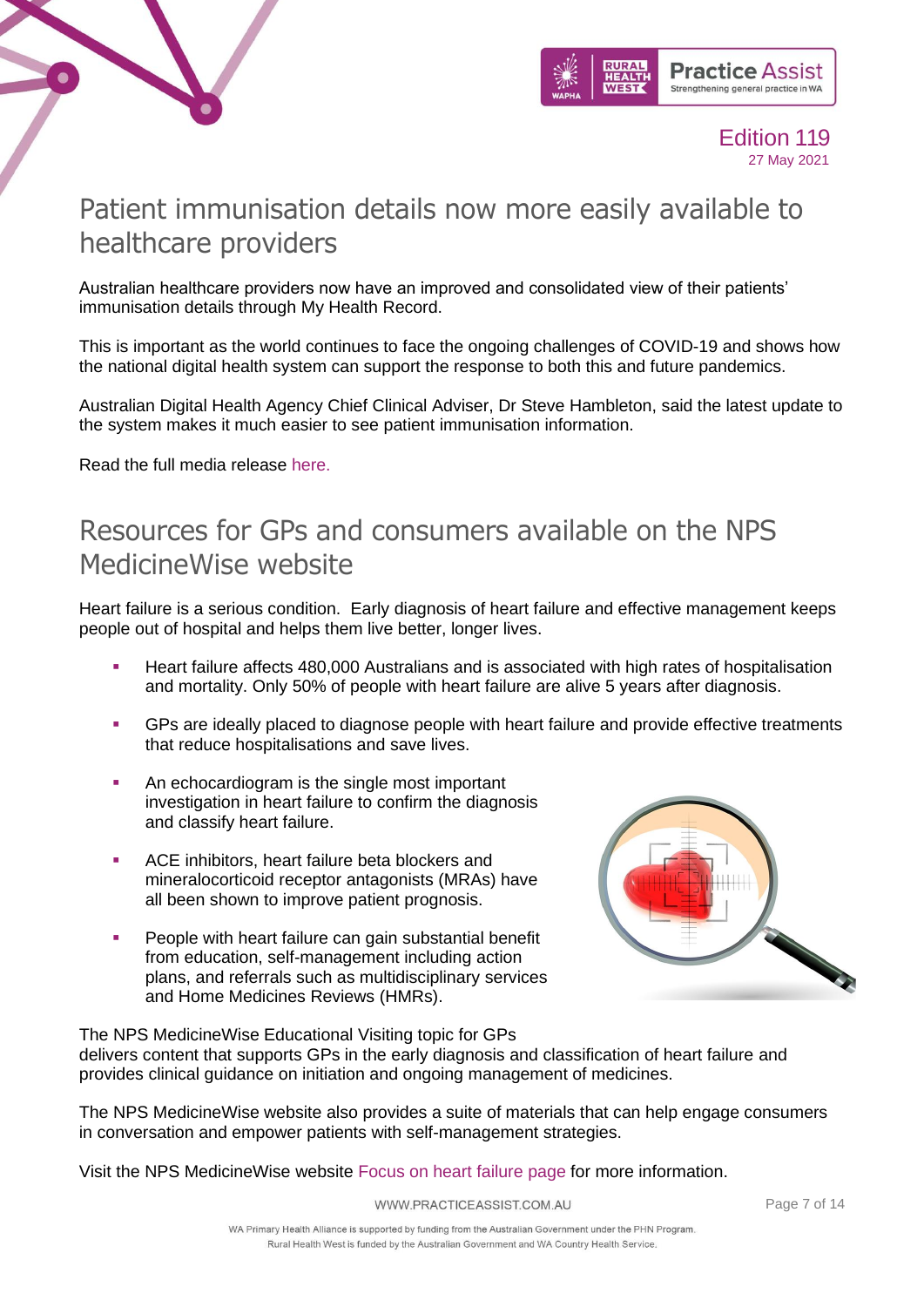



### <span id="page-7-0"></span>Substantial drop in influenza vaccination rates

Data from the Department of Health shows a marked drop in influenza vaccination rates when compared with the same time last year. In 2020 there were 7,453,154 vaccines administered Australia-wide between 1 March – 16 May, compared to 4,732,303 in 2021.

In a Media Statement released by Health Minister Roger Cook, it is stated that Western Australians are being urged to get vaccinated again this year. Amid the focus on COVID-19, people are reminded influenza can also cause serious respiratory illness and that immunisation provides the best protection for all ages. While people should get their seasonal flu vaccine as early as possible to optimise protection over the peak period for influenza infection in WA - typically from July to October they should avoid getting it within 14 days of a COVID-19 vaccine dose.

Influenza vaccination coverage update for Western Australia as at 23 May 2021:

- 460,963 influenza vaccinations were recorded in the AIR as administered in 2021 (an increase of 71,272 in past week).
- **EXECUTE:** State-wide coverage is 16.5%
- Coverage for children aged **>6 months to <5 years is 7.1%** (7,232 children vaccinated)
- Coverage for adults aged **65 years or older is 46.1%** (180,738 persons vaccinated)
- Coverage among **non-Aboriginal persons is 16.8%**.
- Coverage among **Aboriginal persons is 6.8%**.

Read the Media Statement from Minister for Health Roger Cook [here](https://www.mediastatements.wa.gov.au/Pages/McGowan/2021/05/Western-Australians-urged-to-get-influenza-jab.aspx)

Read the Australian Influenza Surveillance Report and Activity Updates [here](https://www1.health.gov.au/internet/main/publishing.nsf/Content/cda-surveil-ozflu-flucurr.htm)

# <span id="page-7-1"></span>New guide: The science of immunisation – common questions answered

The Australian Academy of Science has launched a new guide about the science of immunisation to help counter misinformation and uncertainty surrounding vaccines for COVID-19 and other diseases. NCIRS Director Professor Kristine Macartney and Associate Director Dr Frank Beard contributed to this guide, which answers common questions, including:

- What is immunisation?
- What is in a vaccine?
- Who benefits from vaccines?
- Are vaccines safe?
- What does the future hold for vaccination?

The guide is available online as web content, as a downloadable PDF and in print, and there are short easy-to-understand videos to watch and share.

Read more and access the guide [here](https://www.science.org.au/news-and-events/news-and-media-releases/science-immunisation-common-questions-answered)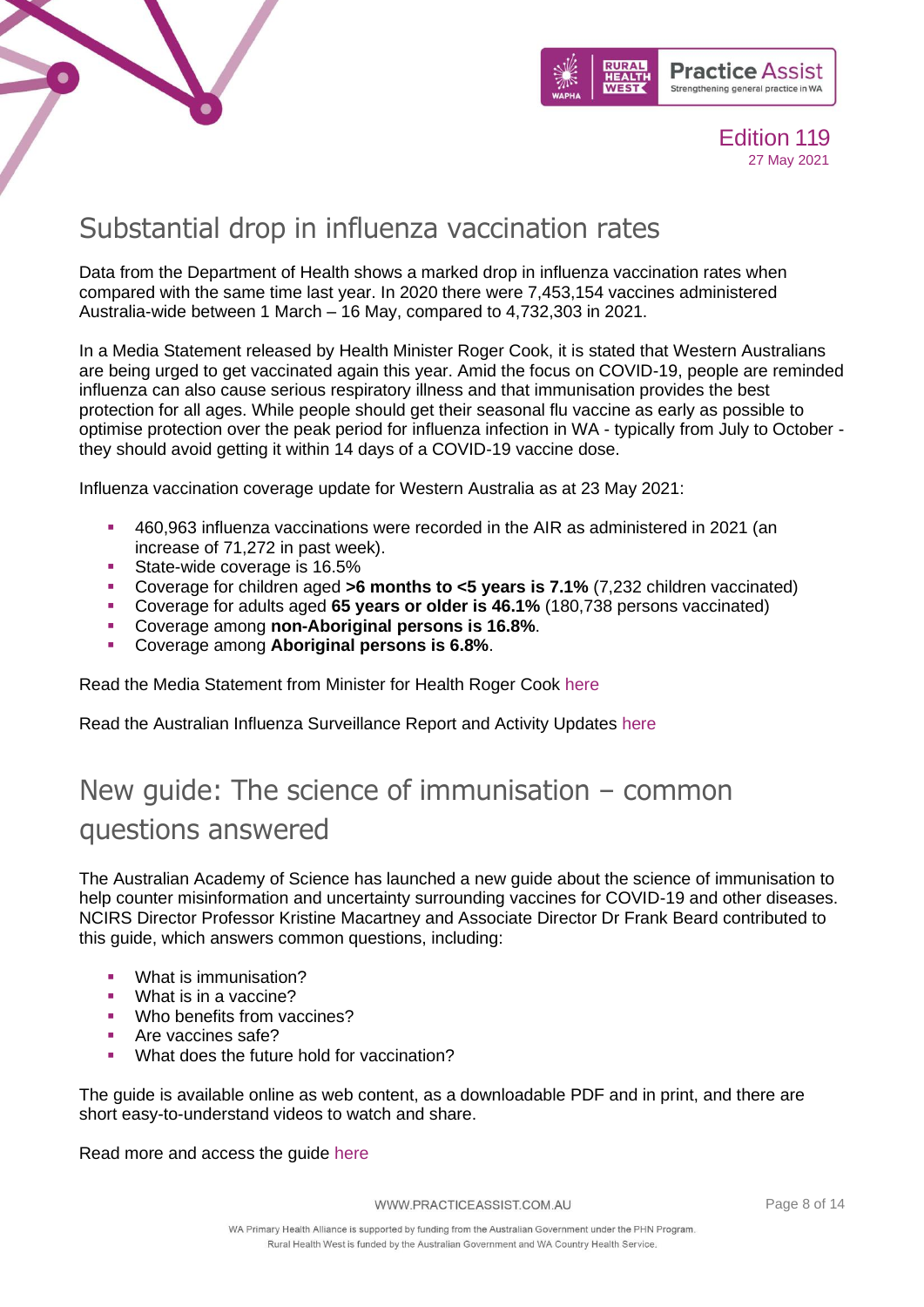



5th Annual Immunisation Coalition Adult Immunisation Forum – Registrations now open



The 5th Adult Immunisation Forum will take place on Monday 28 June 2021 and will be a virtual event due to the ongoing uncertainties with COVID restrictions.

This one-day event run by the Immunisation Coalition is free and will continue to build on the success of their previous forums, aiming:

- To better understand the burden of vaccine preventable diseases in adults
- To build an awareness of the challenges and strategies for improved vaccination in adults
- To hear the latest developments in vaccine programs for adults
- To consider ways of improving knowledge about immunisation best practice

The meeting will be of particular interest to health professionals, immunisation specialists, policy makers and anyone else working on the front line of public health.

This webinar event will include a range of topics:

- COVID-19 update
- Zoster
- Aged care update
- **•** Pneumococcal disease
- Pertussis and other respiratory diseases
- **·** Influenza: Immunity; vaccine effectiveness in the elderly
- **•** Innovations in vaccine design

Presenters and the draft program for this event will be announced soon.

#### [Register here](https://us02web.zoom.us/webinar/register/8716207146762/WN_0QU3PsqIRN-rZ2wJM4GFBw)

### Upcoming Event: 17th National Immunisation Conference 2021

The 17th [National Immunisation Conference](https://linkprotect.cudasvc.com/url?a=https%3a%2f%2fncirs.cmail20.com%2ft%2ft-l-mhujkjk-ejtjjtdtk-yu%2f&c=E,1,vuf9ZrhBk9VHg8C5Kn8IvWkMV58U5U8VVBAWs2socxgIivxVbfExvhE0fxZCgON9gPPRsK6Juk1Z3L6bv-qwgp46Kh2_dIQrHraogqBBdA,,&typo=1) will be hosted as a virtual conference. In 2021 the conference theme has been updated to 'Immunisation in the COVID pandemic era'.

**Date:** Tuesday 29 June to Thursday 1 July 2021 **Time:** Various

Learn more and register [here](https://www.nic2021.com/registration)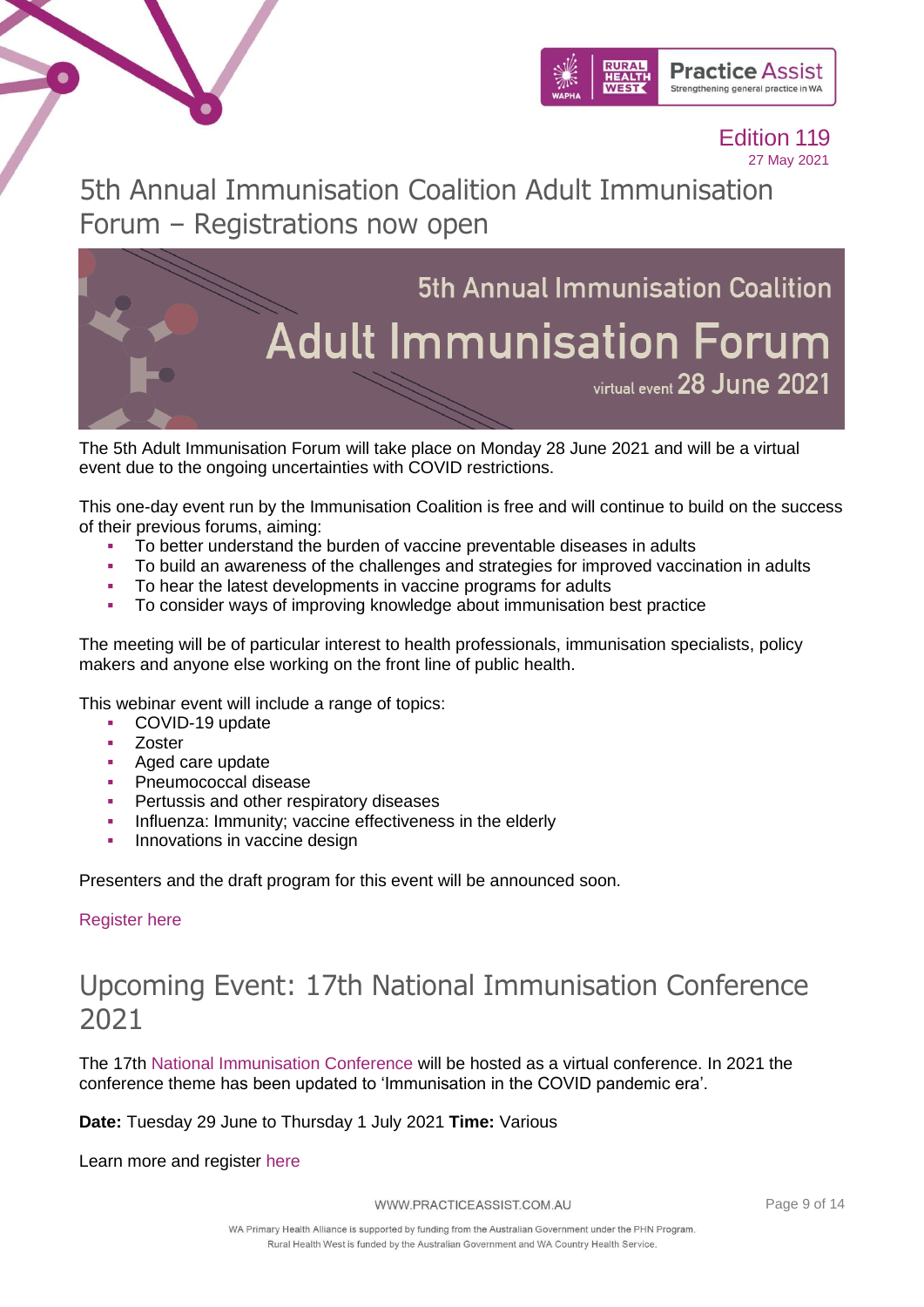



### Upcoming Webinar: Influenza vaccine update – What's new in 2021?

Wednesday 2 June 2021 - 5:30pm – 7:00pm (WST) Register at [www.whatsnewflu.com.au](https://linkprotect.cudasvc.com/url?a=https%3a%2f%2fapna.cmail20.com%2ft%2fr-l-tlijudc-huzhughr-y%2f&c=E,1,bzKb7VVWUfVNlqkEiAGu8wEn_st8_wAdCkH3sOAluP1bQZwla6VO99LKc5s_4gAUT5fCNyZJ4H_bC5MUQ5qAEiI3TwYk6VLFyUi0PRENhsA,&typo=1) with access code: FLUN02

- Australia's first cell-based Influenza vaccine FLUCELVAX® Quad 1
- **Why cell-based influenza vaccines?**
- Maintaining influenza vaccine coverage in 2021

### Australian Technical Advisory Group on Immunisation (ATAGI) Annual Statement on Immunisation 2021

The Australian Technical Advisory Group on Immunisation (ATAGI) has released a statement on immunisation in Australia. The statement covers key successes, trends and challenges in the use of vaccines and control of vaccine-preventable diseases in 2020. It also signals ATAGI's priority actions for addressing key issues for 2021 and beyond.

The Statement can be read [here.](https://www.health.gov.au/resources/publications/australian-technical-advisory-group-on-immunisation-atagi-annual-statement-on-immunisation-2021)

### <span id="page-9-0"></span>WAPHA's GP Innovation Grants

WA Primary Health Alliance GP Innovation Grants have now come to a close.

GP Innovation Grants were available for the purchase of information technology (IT) equipment to participate in virtual programs such as telehealth video consultations, webinars, online meetings and training. Practices were able to purchase IT equipment such as computers, webcam's, video conferencing set ups, tablets and more.

We would love to know how participating practices utilised the grant to enable improvement in the use of virtual programs.

Please email [Practice Assist](mailto:practiceassist@wapha.org.au) or call 1800 2 ASSIST (1800 2 277 478) if you would like to share your practices story!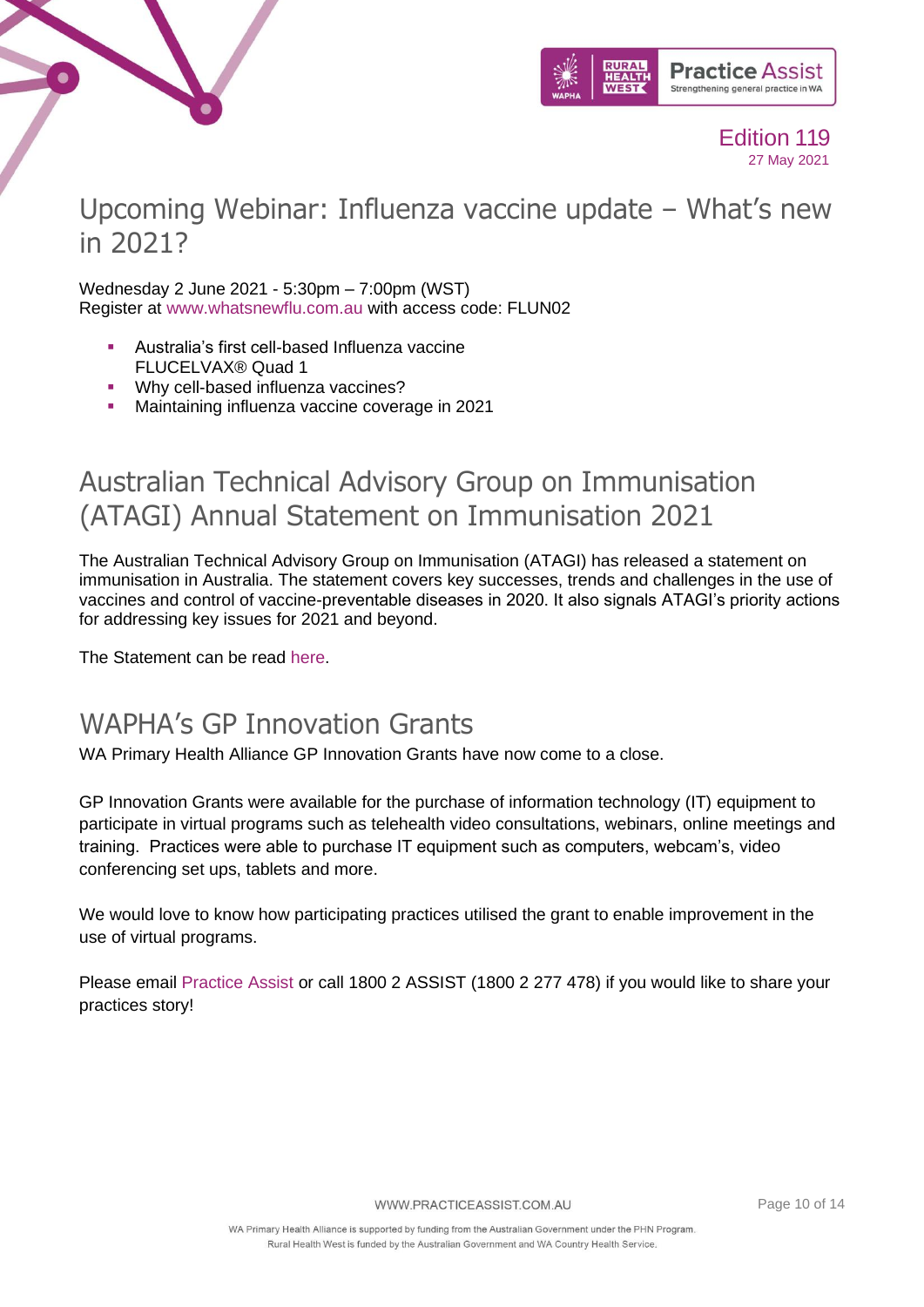



### <span id="page-10-0"></span>Health Promotion Events

### **Bowel Cancer Awareness Month June 2021**

June is Bowel Cancer Awareness Month - Bowel Cancer Australia's signature event to raise awareness of **Australia's second deadliest cancer** and funds for the leading community-funded charity dedicated to prevention, early

diagnosis, research, quality treatment and the best care for everyone affected by bowel cancer.



Bowel cancer claims the lives of 103 Australians every week (5,336 people a year) - but it's one of the most treatable types of cancer if found early.

While the risk of bowel cancer increases significantly with age, the disease doesn't discriminate, affecting men and women, young and old.

296 Australians will be diagnosed with bowel cancer this week (15,352 people a year).

Support Bowel Cancer Awareness Month - [register your interest,](https://www.bowelcanceraustralia.org/bowel-cancer-awareness-month#form) [fundraise](https://bowelcancerawarenessmonth.gofundraise.com.au/) and/or [order](https://shop.bowelcanceraustralia.org/collections/bowel-cancer-awareness-month-resources) an awareness pack.

#### **A virtual bowel cancer awareness ribbon**

A simple way to help show your support of Bowel Cancer Awareness Month and Red Apple Day is to purchase a [Virtual Bowel Cancer Awareness Ribbon.](https://www.virtualbowelcancerribbon.org/)

- **send** a ribbon to someone you know;
- **dedicate** a ribbon in remembrance; or
- **buy** a ribbon to help raise awareness.



The virtual ribbon can also be sent as an eCard and/or pinned to our **[virtual apple tree](https://www.virtualbowelcancerribbon.org/cms/apple-tree)**.

Alternatively, you can add a virtual Bowel Cancer Awareness Ribbon to your **Facebook profile** picture and encourage your family and friends to do the same.

To activate the frame on your profile simply go to your Facebook page, click on your profile picture.

- For **mobile** click 'Add Frame', search for Bowel Cancer Awareness Month and press save.
- For **desktop** click 'edit' and then 'add frame', search Bowel Cancer Awareness Month and press save.

There is also the option to make the frame 'temporary', which means you can set an end date for when the frame will display on your profile (e.g. 1-30 June).

| Coming up soon                |           |
|-------------------------------|-----------|
| Schizophrenia Awareness Week  | May 23-29 |
| National Palliative Care Week | May 23-29 |
| Kidney Health Week            | May 25-31 |
| World MS Day                  | May 30    |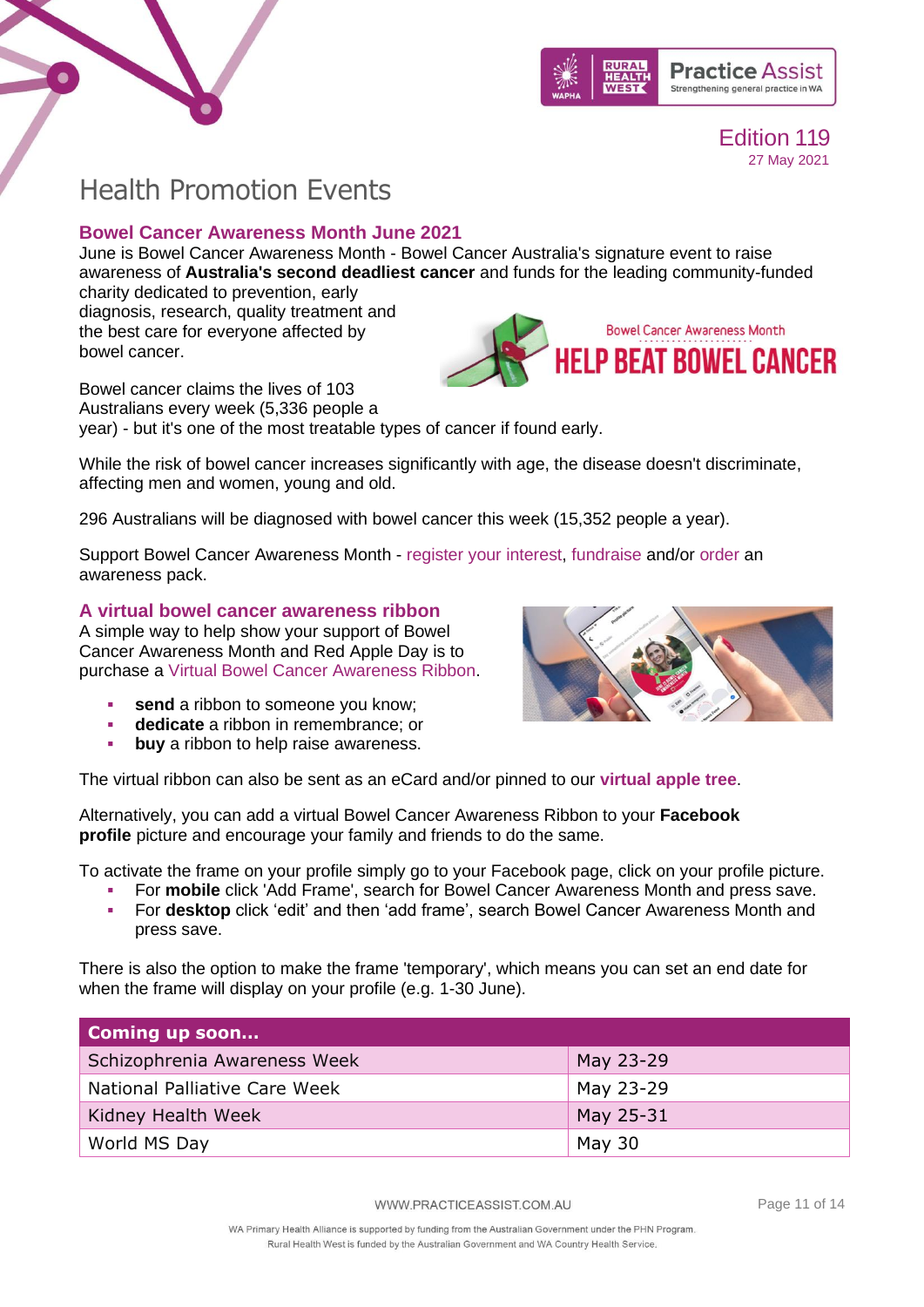



### <span id="page-11-0"></span>Practice Assist Resource Library

As part of our support for general practices, Practice Assist maintains a library of useful resources in our [Practice Assist Resource Library.](https://www.practiceassist.com.au/Resource-Library) These resources range across different topics from GP Accreditation, Practice Incentives Program, to the latest in resources around COVID-19.

Here are some of our new and updated resources:

#### **Clinical Resources**

**■** [Managing Drug Seeking Behaviour](https://www.practiceassist.com.au/PracticeAssist/media/ResourceLibrary/Clinical%20Resources/Managing-Drug-Seeking-Behaviour-Fact-Sheet-V2-201201.pdf) (new)

#### **COVID-19 Resources**

- COVID-19 Checklist Preparing Patients for [vaccination at a different location](https://www.practiceassist.com.au/PracticeAssist/media/ResourceLibrary/210326-WA-COVID-19-Checklist-Preparing-patients-for-vaccination-at-a-different-location.pdf) (new)
- COVID19 Vaccination for Nonparticipating [practices](https://www.practiceassist.com.au/PracticeAssist/media/ResourceLibrary/COVID19-Vaccination-for-Non-participating-practices-210325.pdf) (new)
- **COVID-19 Vaccination Planning Implementing** [a vaccination clinic checklist](https://www.practiceassist.com.au/PracticeAssist/media/Coronavirus-(COVID-19)/WA-COVID-19-Vaccination-Planning-Checklist-210323.pdf) (new)
- **Phase 1b COVID-19 Vaccine Roll-out through** [Primary Care Providers –](https://www.practiceassist.com.au/PracticeAssist/media/Coronavirus-(COVID-19)/210319_Phase-1B-COVID-19-Vaccine-Roll-out-through-Primary-Care-Providers_V2-Updates-List-(002).pdf) Version 2 updates (new)
- [COVID-19 Vaccine Patient Journey Template](https://www.practiceassist.com.au/PracticeAssist/media/ResourceLibrary/210325-COVID-19-Vaccine-Patient-Journey-Editable.pdf) (new)
- **Medicare MBS Covid-19 Telehealth Services** [GPs & OMPs](https://www.practiceassist.com.au/PracticeAssist/media/ResourceLibrary/210323-Medicare_MBS-COVID-19-Telehealth-Services-GPs-OMPs.pdf) (updated)
- **Medicare MBS Covid-19 Telehealth Services** [Nurse Practitioners](https://www.practiceassist.com.au/PracticeAssist/media/ResourceLibrary/210323-Medicare_MBS-COVID-19-Telehealth-Services-Nurse-Practitioners.pdf) (updated)
- Medicare MBS Covid-19 Telehealth Services [Mental Health](https://www.practiceassist.com.au/PracticeAssist/media/ResourceLibrary/210323-Medicare_MBS-COVID-19-Telehealth-Services-Mental-Health.pdf) (updated)
- **■** Medicare MBS Covid-19 Telehealth Services [Chronic Disease](https://www.practiceassist.com.au/PracticeAssist/media/ResourceLibrary/210323-Medicare_MBS-COVID-19-Telehealth-Services-Chronic-Disease.pdf) (updated)
- **MBS Covid-19 Telehealth Services Quick** [Guide GPs](https://www.practiceassist.com.au/PracticeAssist/media/ResourceLibrary/210323-Medicare_MBS-COVID-19-Telehealth-Services-Quick-Guide-GPs.pdf) (updated)
- **MBS Covid-19 Telehealth Services Quick** [Guide OMPs](https://www.practiceassist.com.au/PracticeAssist/media/ResourceLibrary/210323-Medicare_MBS-COVID-19-Telehealth-Services-Quick-Guide-OMPs.pdf) (updated)
- **MBS Covid-19 Telehealth Services Quick** [Guide Nursing & Allied Health](https://www.practiceassist.com.au/PracticeAssist/media/ResourceLibrary/210323-Medicare_MBS-COVID-19-Telehealth-Services-Quick-Guide-Nursing-Allied-Health.pdf) (updated)
- **MBS COVID-19 Vaccine Suitability** [Assessment Items](https://www.practiceassist.com.au/PracticeAssist/media/ResourceLibrary/MBS-COVID-19-Vaccine-suitability-Assessment-Service-Factsheet-210316.pdf) (new)
- [COVID-19 Vaccination Checklist](https://www.practiceassist.com.au/PracticeAssist/media/ResourceLibrary/WA-COVID-19-Vaccination-Checklist-210302.pdf) (new)
- [COVID-19 Vaccine Eligibility Checker](https://covid-vaccine.healthdirect.gov.au/eligibility) (new)

#### **Digital Health**

- **[Digital Health Services Fact Sheet](https://www.practiceassist.com.au/PracticeAssist/media/ResourceLibrary/Digital%20Health/Digital-Health-Services-Fact-Sheet-V1-210218.pdf) (new)**
- How to access AIR through My Health Record [and find a patient's immunisation history](https://www.practiceassist.com.au/PracticeAssist/media/ResourceLibrary/Digital%20Health/Accessing-AIR-through-MHR-Fact-Sheet-V2-210413.pdf) (new)

#### **Medicare**

- **MBS Items Frequently Used in General Practice** [Cheat Sheet](https://www.practiceassist.com.au/PracticeAssist/media/ResourceLibrary/Medicare%20Benefits%20Schedule/MBS-Items-Frequently-Used-in-General-Practice-Cheat-Sheet-V5-210114_1.pdf) (updated)
- [CDM Allied Health Group Services in RACF's](https://www.practiceassist.com.au/PracticeAssist/media/ResourceLibrary/Medicare%20Benefits%20Schedule/CDM-Allied-Health-Group-Services-in-RACFs-Fact-Sheet-V1-201222.pdf) (new)
- [CDM ATSI Allied Health in RACF's](https://www.practiceassist.com.au/PracticeAssist/media/ResourceLibrary/Medicare%20Benefits%20Schedule/CDM-ATSI-Allied-Health-in-RACFs-Fact-Sheet-V1-201222.pdf) (new)
- [CDM Allied Health in RACF's](https://www.practiceassist.com.au/PracticeAssist/media/ResourceLibrary/Medicare%20Benefits%20Schedule/CDM-Allied-Health-in-RACFs-Fact-Sheet-V1-201222.pdf) (new)
- [CDM GP or OMP in RACFs](https://www.practiceassist.com.au/PracticeAssist/media/ResourceLibrary/Medicare%20Benefits%20Schedule/CDM-GP-or-OMP-in-RACFs-Fact-Sheet-V1-201222.pdf) (new)<br>■ Mental Health Treatment Plans (M)
- Mental Health Treatment Plans (MHTPs) in [RACFs](https://www.practiceassist.com.au/PracticeAssist/media/ResourceLibrary/Medicare%20Benefits%20Schedule/MHTPs-in-RACFs-Fact-Sheet-V1-201222_1.pdf) (new)
- [MBS Attendance Items in RACFs Fact Sheet](https://www.practiceassist.com.au/PracticeAssist/media/ResourceLibrary/Medicare%20Benefits%20Schedule/MBS-Attendance-Items-in-RACFs-Fact-Sheet-210114.pdf) (new)
- **MBS Items for Medical Practitioners in 3GA** Programs [and MDRAP](https://www.practiceassist.com.au/PracticeAssist/media/ResourceLibrary/Medicare%20Benefits%20Schedule/MBS-Items-for-3GA-Programs-and-MDRAP-Fact-Sheet.pdf) (new)
- Advance Care Planning (ACP) and supporting [MBS items](https://www.practiceassist.com.au/PracticeAssist/media/ResourceLibrary/Medicare%20Benefits%20Schedule/Advance-Care-Planning-Fact-Sheet-V1-210514.pdf) (new)

#### **Nurses in General Practice**

**[Nurses in General Practice](https://www.practiceassist.com.au/PracticeAssist/media/ResourceLibrary/Nurses%20in%20general%20practice/Employing-a-Nurse-in-a-General-Practice-Fact-Sheet-V3-201201.pdf) (updated)** 

#### **Programs and National Schemes**

- **[AIR Data Quality User Guide](https://www.practiceassist.com.au/PracticeAssist/media/ResourceLibrary/Programs%20and%20National%20Schemes/AIR-Data-Quality-User-Guide-V1-0-Nov-20.pdf) (new)**
- [AIR 010A Report User Guide](https://www.practiceassist.com.au/PracticeAssist/media/ResourceLibrary/Programs%20and%20National%20Schemes/AIR-010A-Report-User-Guide-Nov-2020-V1-0.pdf) (new)
- Supporting and understanding delegations in [HPOS to enable access to the Australian](https://www.practiceassist.com.au/PracticeAssist/media/ResourceLibrary/Programs%20and%20National%20Schemes/HPOS-Supporting-providers_December-2020_Final_0.pdf)  [Immunisation Register](https://www.practiceassist.com.au/PracticeAssist/media/ResourceLibrary/Programs%20and%20National%20Schemes/HPOS-Supporting-providers_December-2020_Final_0.pdf) (new)
- Recall and Reminder Letter template for cervical [screening and follow-up](https://www.practiceassist.com.au/PracticeAssist/media/ResourceLibrary/Programs%20and%20National%20Schemes/200206-Recall-and-reminder-letter-templates-for-cervical-screening-and-follow-up-(January-2020).pdf) (new)
- **[Cervical Screening](https://www.practiceassist.com.au/PracticeAssist/media/ResourceLibrary/Programs%20and%20National%20Schemes/201201-Cervical-Screening-Pathway.pdf) Flowchart (new)**

#### **General Practice Accreditation**

- **[Privacy and Confidentiality Agreements](https://www.practiceassist.com.au/PracticeAssist/media/ResourceLibrary/General%20Practice%20Accreditation/Privacy-and-Confidentiality-Agreements-Fact-Sheet-V2-201109.pdf)** (updated)
- **Free Interpreting Services for Medical** [Practitioners](https://www.practiceassist.com.au/PracticeAssist/media/ResourceLibrary/General%20Practice%20Accreditation/Free-Interpreting-Services-for-Medical-Practitioners-Fact-Sheet-V1-201118.pdf) (new)
- **[Retention and Destruction of Medical Records](https://www.practiceassist.com.au/PracticeAssist/media/ResourceLibrary/General%20Practice%20Accreditation/Retention-and-Destruction-of-Medical-Records-Fact-Sheet-V2-201104.pdf)** (updated)
- **[Clinical Handover Policy Template](https://www.practiceassist.com.au/PracticeAssist/media/ResourceLibrary/General%20Practice%20Accreditation/Clinical-Handover-Policy-Template-V1-201118-Editable.pdf) (new)**

If you have an idea for a new resource or feedback on our current resources, please email [practiceassist@wapha.org.au](mailto:practiceassist@wapha.org.au) with ideas and comments.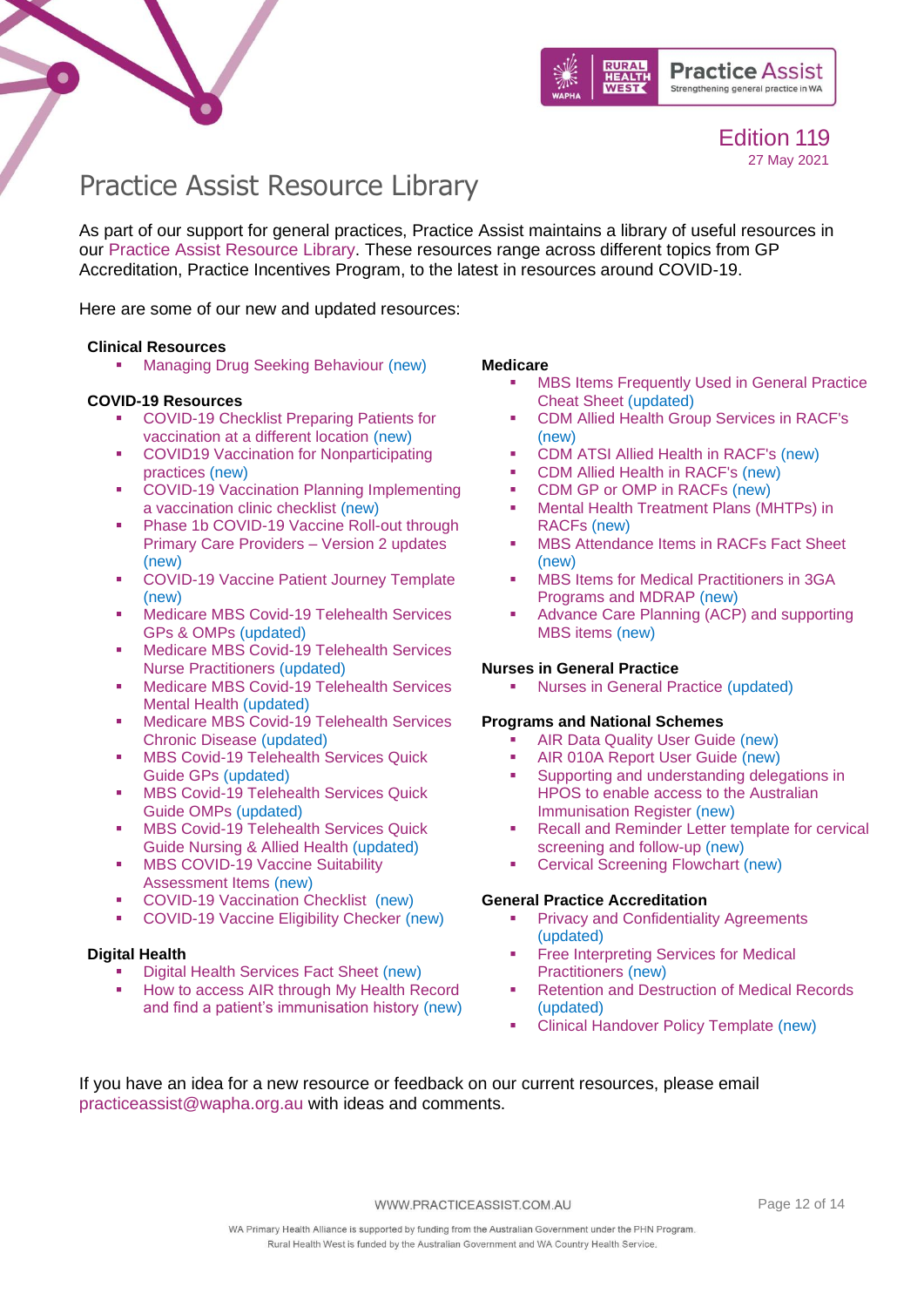



# <span id="page-12-0"></span>Education and training

Visit our Webinars & Workshops page at [www.practiceassist.com.au](http://www.practiceassist.com.au/) for the events calendar.

**Webinars & Workshops**  [Hepatitis C Nursing](https://file-us.clickdimensions.com/ashmorgau-apflc/files/flyer_hcvnursingcourse.pdf?1619049205161target=%E2%80%9D_blank%E2%80%9D) Presented by ASHM Saturday 29 May

[Culturally Diverse Mental Health](https://waamh.org.au/events-and-training/event?eventtemplate=18-culturally-diverse-mental-health&event=22) Presented by WAAMH Monday 31 May

[GP Pharmacists in General Practice Showcase](https://www.cognitoforms.com/WAPHA1/GPPharmacistsInGeneralPracticeShowcase) Presented by WAPHA Tuesday 1 June

[Treatment options for patients with uncontrolled](https://www.racgp.org.au/racgp-digital-events-calendar/online-event-items/webinars/treatment-options-for-patients-with-uncontrolled-h)  [hypertension](https://www.racgp.org.au/racgp-digital-events-calendar/online-event-items/webinars/treatment-options-for-patients-with-uncontrolled-h) Presented by RACGP Tuesday 1 June

Little Lungs - [A Paediatric Asthma Update](https://register.gotowebinar.com/register/7311513044349003279)  [\(webinar\)](https://register.gotowebinar.com/register/7311513044349003279) Presented by National Asthma Council Tuesday 1 June

[Privacy and Confidentiality for your practice](https://www.aapm.org.au/Education-and-Networking/Book-Event/SelectedEventId/2070) [Presented by AAPM](https://www.aapm.org.au/Education-and-Networking/Book-Event/SelectedEventId/2070) [Thursday 3 June](https://www.aapm.org.au/Education-and-Networking/Book-Event/SelectedEventId/2070)

[Trauma Informed Practice](https://waamh.arlo.co/waiting-list?sid=fe3135520df746459b2d85a84d20812a) Presented by WAAMH Thursday 3 June

[Introduction to the WA VAD Care Navigator](https://www.eventbrite.com.au/e/introduction-to-the-wa-vad-care-navigator-service-tickets-156029547577)  **[Service](https://www.eventbrite.com.au/e/introduction-to-the-wa-vad-care-navigator-service-tickets-156029547577)** [Presented by Cancer Council WA](https://www.eventbrite.com.au/e/introduction-to-the-wa-vad-care-navigator-service-tickets-156029547577) [Tuesday 8](https://www.eventbrite.com.au/e/introduction-to-the-wa-vad-care-navigator-service-tickets-156029547577) June

[Hepatitis B in Primary Care](https://www.racgp.org.au/racgp-digital-events-calendar/online-event-items/webinars/hepatitis-b-in-primary-care) Presented by RACGP / ASHM Thursday 10 June

[WA Ear and Hearing Telehealth Forum 2021](https://www.practiceassist.com.au/PracticeAssist/media/Practice-Connect/Ear-and-Hearing-Telehealth-Forum-flyer_WEB-EMAIL.pdf) [Presented by Rural Health West & Partners](https://www.practiceassist.com.au/PracticeAssist/media/Practice-Connect/Ear-and-Hearing-Telehealth-Forum-flyer_WEB-EMAIL.pdf) [Friday 11 June](https://www.practiceassist.com.au/PracticeAssist/media/Practice-Connect/Ear-and-Hearing-Telehealth-Forum-flyer_WEB-EMAIL.pdf)

[Obstetric Emergencies](https://www.ruralhealthwest.com.au/general-practice/professional-development/conferences-events/2021/06/11/default-calendar/obstetric-emergencies-(obs)---kalgoorlie) [Presented by Rural Health West](https://www.ruralhealthwest.com.au/general-practice/professional-development/conferences-events/2021/06/11/default-calendar/obstetric-emergencies-(obs)---kalgoorlie) [Friday 11 June](https://www.ruralhealthwest.com.au/general-practice/professional-development/conferences-events/2021/06/11/default-calendar/obstetric-emergencies-(obs)---kalgoorlie)

[Rural Anaesthesia Down Under Conference 2021](https://www.ruralhealthwest.com.au/general-practice/professional-development/conference/2021/06/13/default-calendar/rural-anaesthesia-down-under-conference-2021) [Presented by Rural Health West](https://www.ruralhealthwest.com.au/general-practice/professional-development/conference/2021/06/13/default-calendar/rural-anaesthesia-down-under-conference-2021) [Sunday 13 to Wednesday 16 June](https://www.ruralhealthwest.com.au/general-practice/professional-development/conference/2021/06/13/default-calendar/rural-anaesthesia-down-under-conference-2021)

[Recovery and Recovery Plans](https://waamh.org.au/events-and-training/event?eventtemplate=27-recovery-and-recovery-plans-online&event=34t)

Presented by WAAMH Thursday 17 June

[Regional Cancer Education Series -](https://www.eventbrite.com.au/e/regional-cancer-education-series-kimberley-program-part-1-7923-tickets-153430283107) Kimberley [program: Part 1](https://www.eventbrite.com.au/e/regional-cancer-education-series-kimberley-program-part-1-7923-tickets-153430283107) Presented by Cancer Council Saturday 19 June

[MEDCON21 Inter-College Medical Conference](https://eventandconfco.eventsair.com/medcon2021/registration/Site/Register) [Presented by AMA & associated sponsors](https://eventandconfco.eventsair.com/medcon2021/registration/Site/Register) [Friday 18 to Sunday 20 June](https://eventandconfco.eventsair.com/medcon2021/registration/Site/Register)

[Rural Obstetrics and Gynecology Forum 2021](https://ruralhealthwest.eventsair.com/gpo-forum-2021/) [Presented by Rural Health West](https://ruralhealthwest.eventsair.com/gpo-forum-2021/) [Friday 18 to Sunday 20 June](https://ruralhealthwest.eventsair.com/gpo-forum-2021/)

[Curing Hepatitis C in Primary Care](https://ashm.org.au/eventinforeg2/?id=6b2552a9-44a2-eb11-b1ac-002248150301) Presented by ASHM Saturday 26 June

[Motivational Interviewing in Primary Care:](https://www.racgp.org.au/racgp-digital-events-calendar/online-event-items/webinars/rural-health-webinar-series-motivational-interview)  [Improving lifestyle factors in the population one](https://www.racgp.org.au/racgp-digital-events-calendar/online-event-items/webinars/rural-health-webinar-series-motivational-interview)  [consultation at a time](https://www.racgp.org.au/racgp-digital-events-calendar/online-event-items/webinars/rural-health-webinar-series-motivational-interview) Presented by RACGP & Ochre Thursday 1 July

PATHFINDER: [Early career GP conference 2021](https://racgp.au1.qualtrics.com/jfe/form/SV_6KEemh74qpzMsmO) Presented by RACGP Saturday 7 August

[Cervical Screening for nurses](https://shq.org.au/course/certificate-nursing-cervical-screening-only/) Presented by Sexual Head Quarters (SHQ) 24 & 25 August